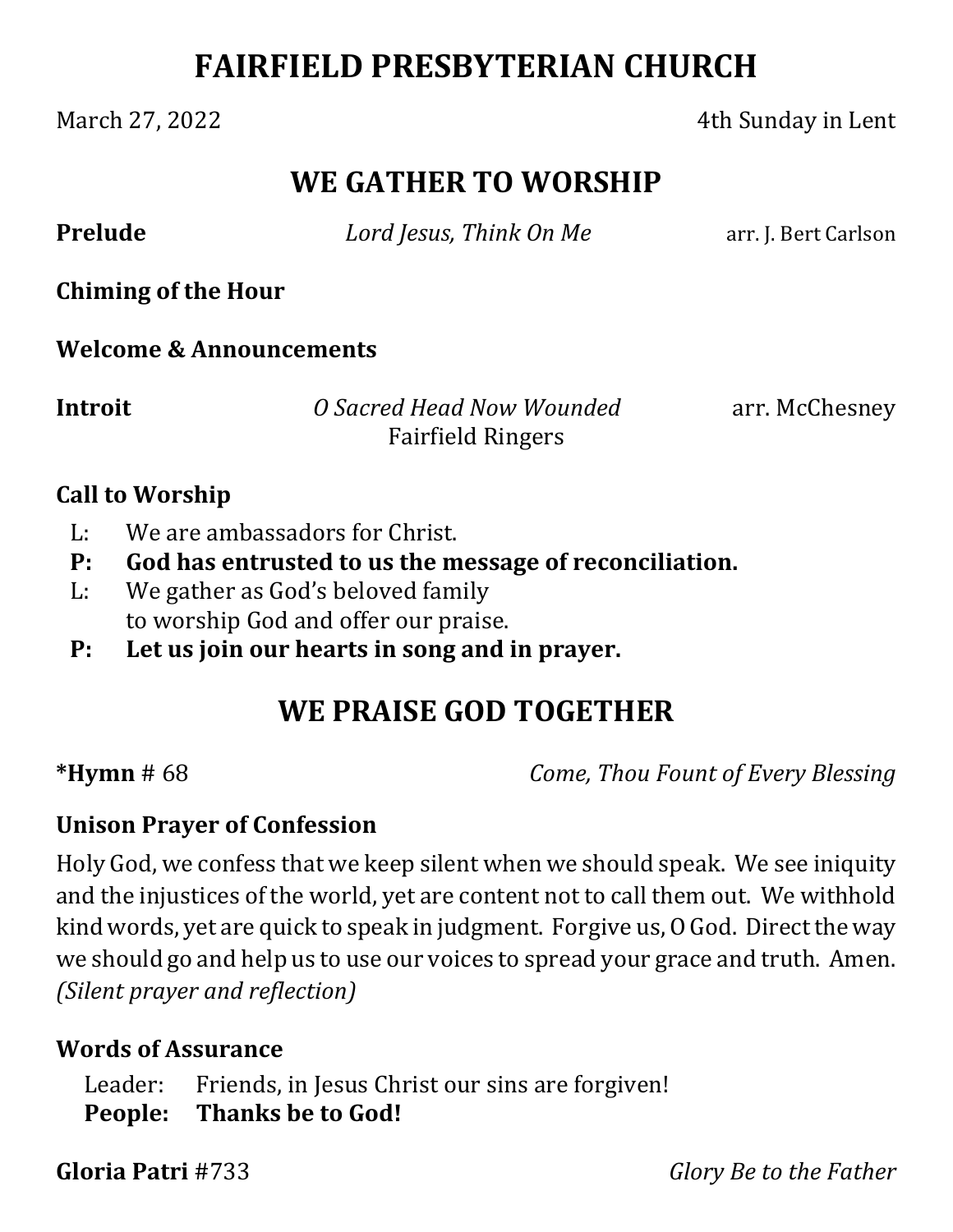## **Psalter Reading** Psalm 32

- L: Happy are they whose transgressions are forgiven, and whose sin is put away!
- **P: Happy are they to whom the Lord imputes no guilt, and in whose spirit there is no guile!**
- L: While I held my tongue, my bones withered away, because of my groaning all day long.
- **P: For your hand was heavy upon me day and night; my moisture was dried up as in the heat of summer.**
- L: Then I acknowledged my sin to you, and did not conceal my guilt.
- **P: I said, "I will confess my transgressions to the Lord." Then you forgave me the guilt of my sin.**
- L: Therefore all the faithful will make their prayers to you in time of trouble; when the great waters overflow, they shall not reach them.
- **P: You are my hiding place; you preserve me from trouble; you surround me with shouts of deliverance.**
- L: "I will instruct you and teach you in the way that you should go; I will guide you with my eye.
- **P: Do not be like horse or mule, which have no understanding; who must be fitted with bit and bridle, or else they will not stay near you."**
- L: Great are the tribulations of the wicked; but mercy embraces those who trust in the Lord.
- **P: Be glad, you righteous, and rejoice in the Lord; shout for joy, all who are true of heart.**

#### **Pastoral Prayer and The Lord's Prayer**

**Anthem**  *Jesus, Walked This Lonesome Valley* arr. Schraeder